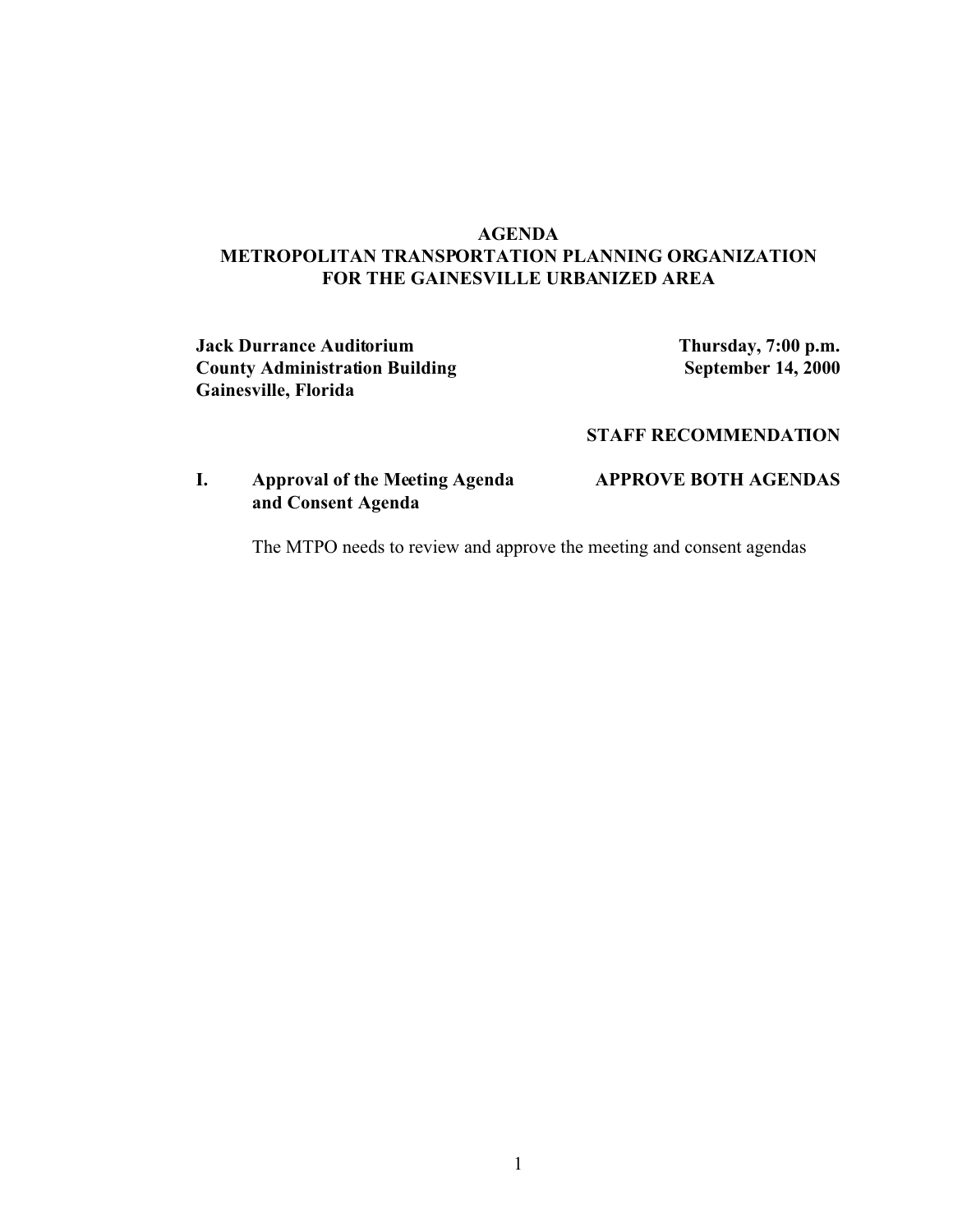# **CONSENT AGENDA METROPOLITAN TRANSPORTATION PLANNING ORGANIZATION FOR THE GAINESVILLE URBANIZED AREA**

| <b>Jack Durrance Auditorium</b>       | Thursday, 7:00 p.m. |
|---------------------------------------|---------------------|
| <b>County Administration Building</b> | September 14, 2000  |
| Gainesville, Florida                  |                     |

# **STAFF RECOMMENDATION**

| CA.1 |                                                                                                                                     | <b>MTPO Minutes- July 13, 2000</b>                                | <b>APPROVE MINUTES</b>                    |  |
|------|-------------------------------------------------------------------------------------------------------------------------------------|-------------------------------------------------------------------|-------------------------------------------|--|
|      |                                                                                                                                     | This set of MTPO minutes is ready for review and approval         |                                           |  |
| CA.2 |                                                                                                                                     | <b>MTPO Meeting Summary-</b><br><b>August 3, 2000</b>             | <b>APPROVE SUMMARY</b>                    |  |
|      |                                                                                                                                     | This MTPO meeting summary is ready for review and approval        |                                           |  |
| CA.3 |                                                                                                                                     | <b>Competitive "Walkable Community"</b><br><b>Workshop Grant</b>  | <b>AGREE TO SUBMIT</b><br><b>PROPOSAL</b> |  |
|      | If we are selected, U.S. DOT will pay half of the direct costs $(\$6,250)$<br>of this workshop and the MTPO will pay the other half |                                                                   |                                           |  |
| CA.4 |                                                                                                                                     | <b>MTPO Budget</b>                                                | <b>APPROVE STAFF RECOMMENDATION</b>       |  |
|      | A.                                                                                                                                  | The MTPO needs to revise its 1999/00 budget recording period      |                                           |  |
|      | <b>B.</b>                                                                                                                           | The MTPO needs to review the preliminary 2000/01 budget<br>period |                                           |  |
|      |                                                                                                                                     |                                                                   |                                           |  |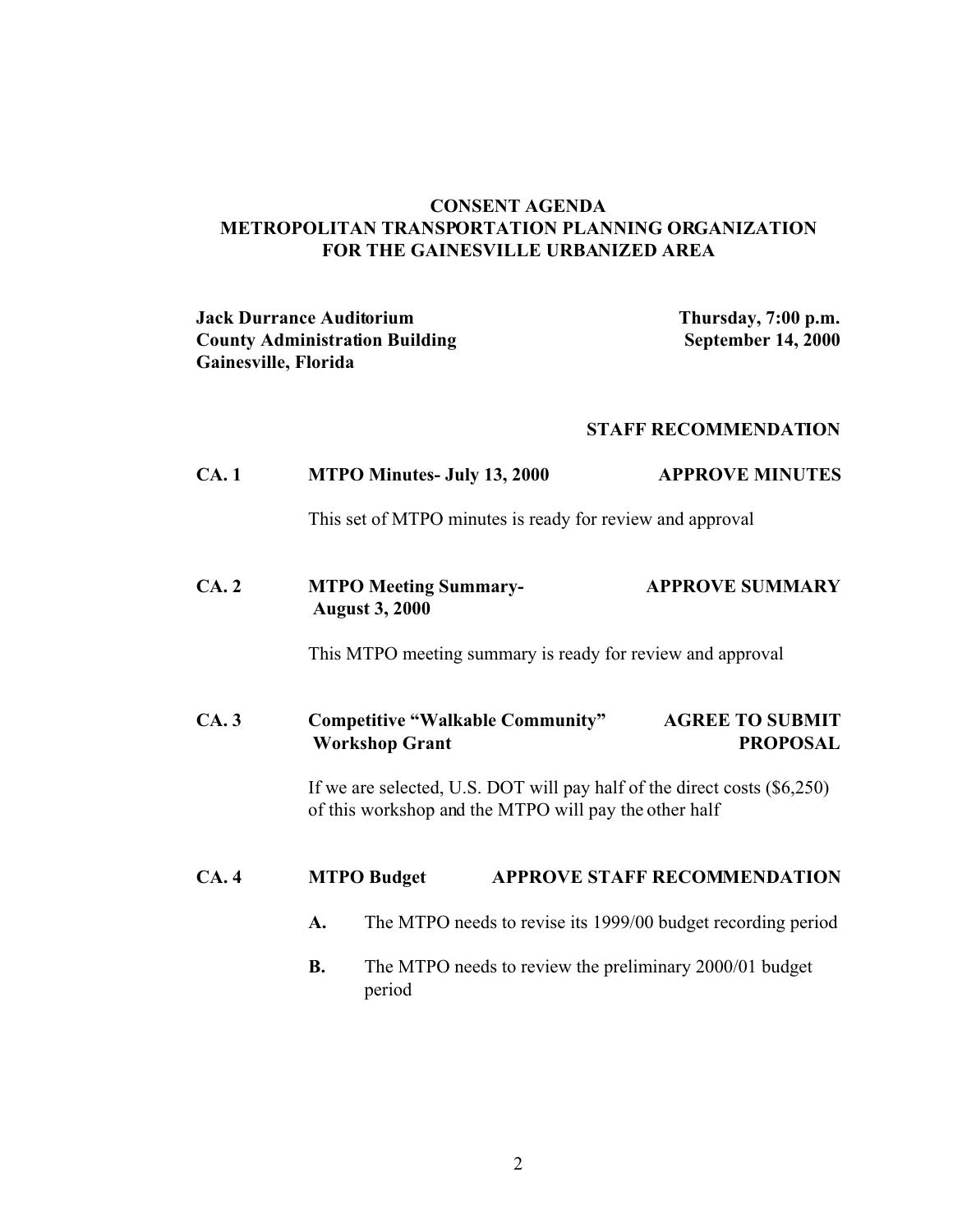| CA.5         | NW 39th Avenue/Interstate 75<br><b>Interchange Lighting Alternatives</b>                                                | <b>APPROVE STAFF</b><br><b>RECOMMENDATION</b>                          |  |
|--------------|-------------------------------------------------------------------------------------------------------------------------|------------------------------------------------------------------------|--|
|              | FDOT is requesting MTPO recommendations concerning three<br>proposed lighting alternatives                              |                                                                        |  |
| CA.6         | Fiscal Year 1999/00 MTPO<br><b>Audit-Letter of Engagement</b>                                                           | <b>AUTHORIZE CHAIR TO</b><br><b>SIGN LETTER</b>                        |  |
|              |                                                                                                                         | The firm of James Moore $& Co.$ has been selected to prepare the audit |  |
| CA. 7        | <b>Transportation Disadvantaged Program-</b><br><b>Service Appreciation Resolution</b>                                  | <b>APPROVE</b><br><b>RESOLUTION</b>                                    |  |
|              | Ms. Conroy has recently resigned from the Alachua County<br><b>Coordinating Board</b>                                   |                                                                        |  |
| CA.8         | <b>Transportation Disadvantaged Program-</b><br><b>State Agency Representatives</b>                                     | <b>APPROVE STAFF</b><br><b>RECOMMENDATION</b>                          |  |
|              | State agency representatives are appointed based on nominations from<br>their respective agencies                       |                                                                        |  |
| CA.9         | <b>Transportation Disadvantaged</b><br><b>Program-Status Report</b>                                                     | <b>APPROVE STAFF</b><br><b>RECOMMENDATION</b>                          |  |
|              | The MTPO has asked for monthly status reports regarding CTS'<br>progress in implementing the City audit recommendations |                                                                        |  |
| <b>CA.10</b> | <b>ADA Transportation Issues</b>                                                                                        | <b>FOR INFORMATION ONLY</b>                                            |  |
|              | In July, the MTPO asked for the budgetary implications of the report's<br>recommendations                               |                                                                        |  |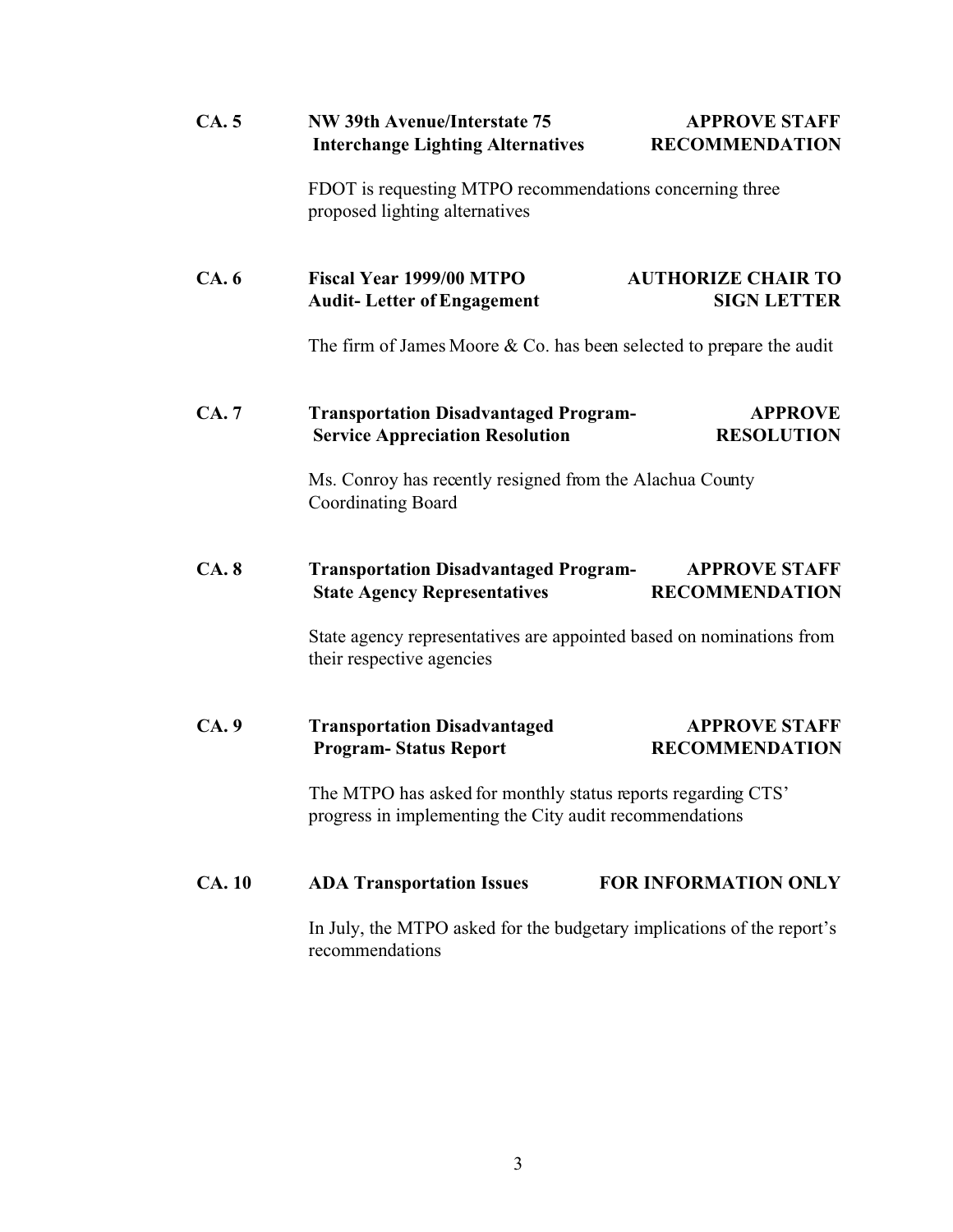# **CA. 11 Recent MTPO Correspondence FOR INFORMATION ONLY (Without enclosures)**

- 1. FDOT District 2 Secretary letter dated July 6, 2000
- 2. County Commission Chair letter dated July 18, 2000
- 3. FDOT District 2 Planning Manager letter dated August 16, 2000
- 4. Mr. Rob Ayers letter dated August 16, 2000
- 5. FDOT District 2 Secretary letter dated August 22, 2000
- 6. FDOT State Transit Manager letter dated August 24, 2000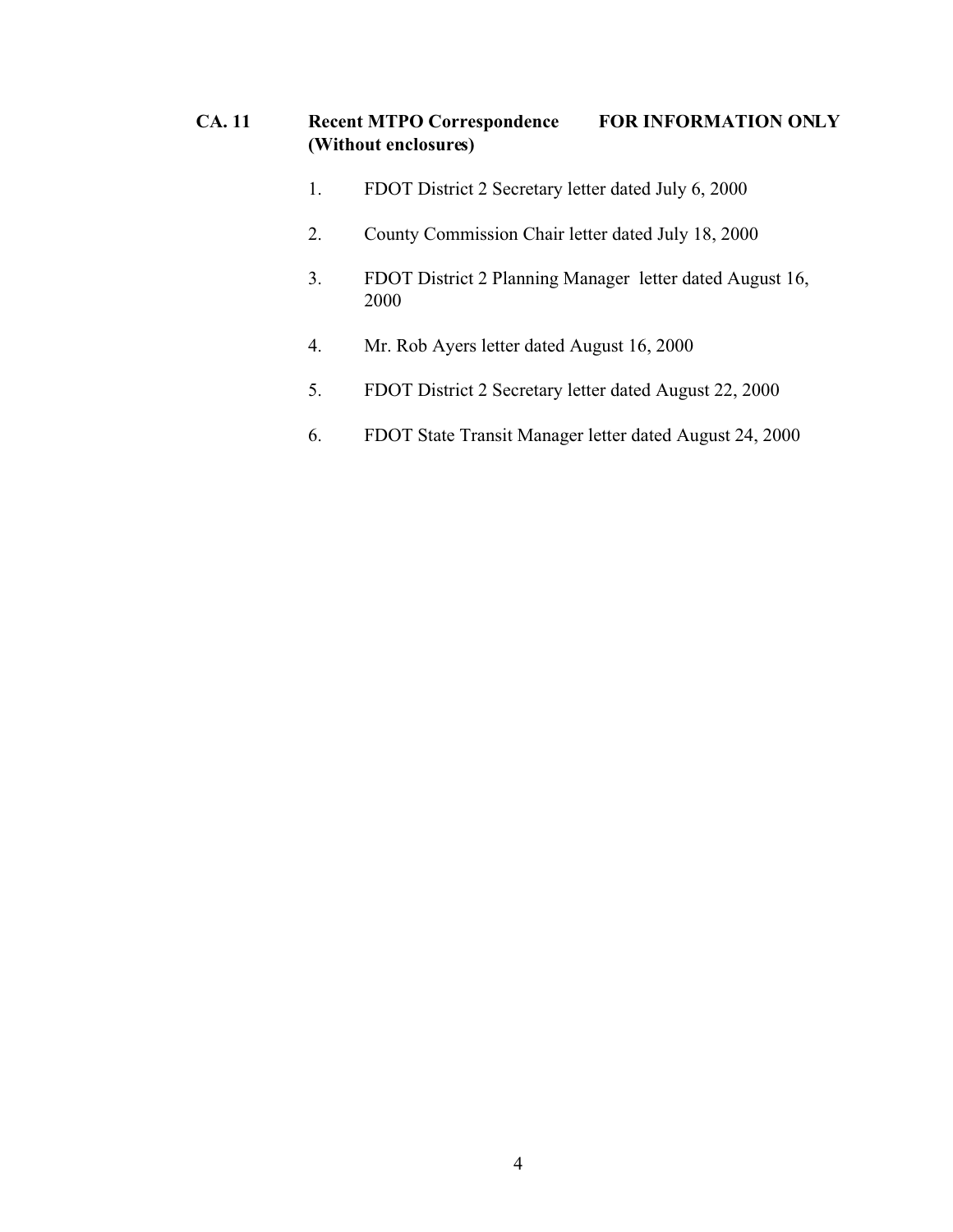### **AGENDA METROPOLITAN TRANSPORTATION PLANNING ORGANIZATION FOR THE GAINESVILLE URBANIZED AREA**

**Jack Durrance Auditorium Thursday, 7:00 p.m. County Administration Building <b>September 14, 2000 Gainesville, Florida**

#### **STAFF RECOMMENDATION**

#### **II. Long Range Transportation Plan- PUBLIC COMMENTS Year 2020 Needs Plan Public Hearing**

#### **A. Welcome and Opening Remarks (Chair Clemons)\***

#### **B. Proposed Land Use Plan Alternatives/Needs Plan**

At tonight's meeting, the MTPO is being asked to select a land use alternative and adopt a list of needed transportation projects

#### **C. Public Comments and Questions\***

- 1. In order to insure that everyone has the opportunity to speak at this workshop, please fill out a card located at the table in the entrance area.
- 2. Speakers will be encouraged to provide comments and ask questions in the order that the cards were filled out and turned in (each card will have a number at the top).
- 3. Each speaker will be encouraged to limit their comments to either three or five minutes depending on the number of cards turned in.

### **D. Close Public Hearing and Open Regular Business Meeting\***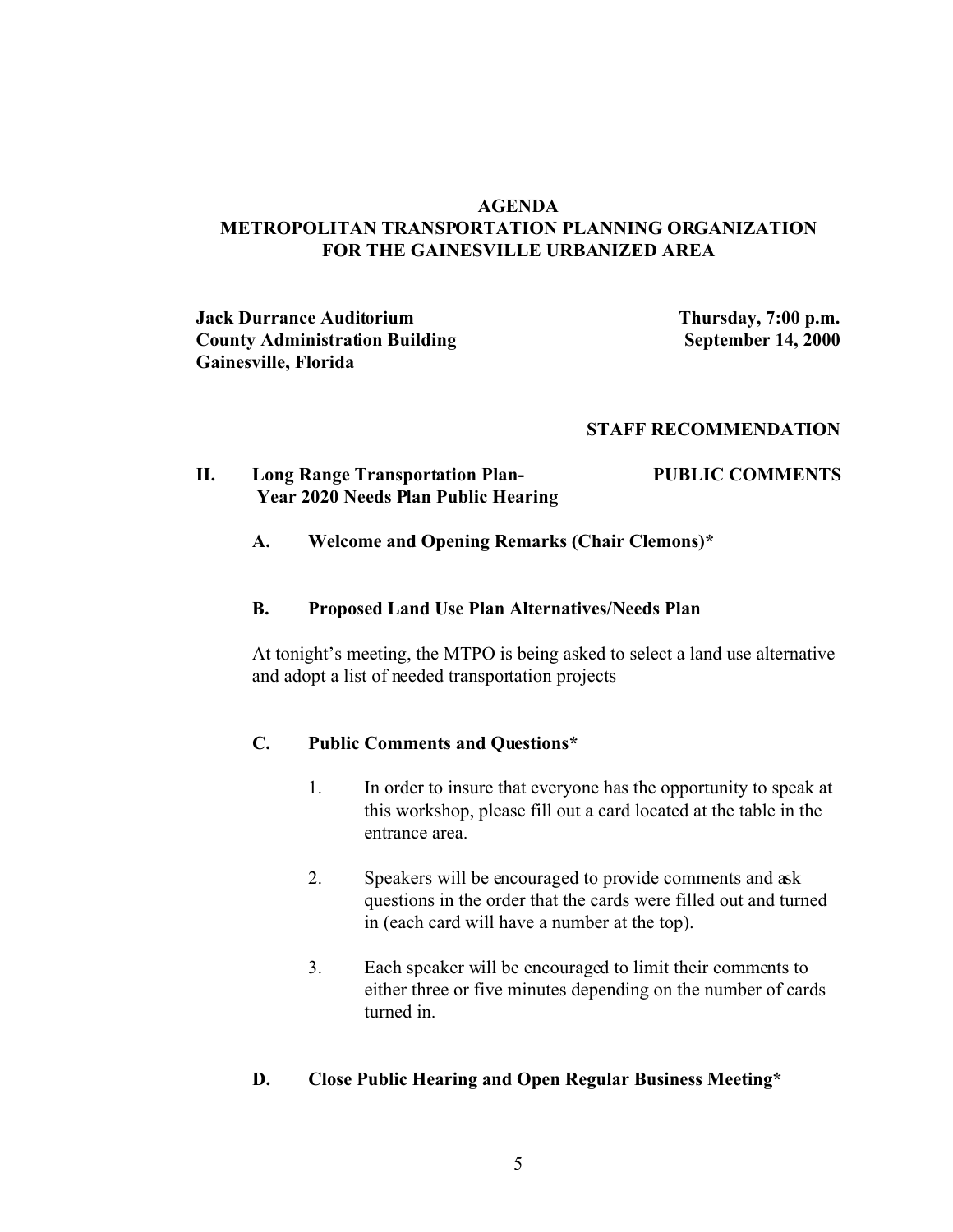# **III.** Butler Plaza Expansion Traffic **APPROVE STAFF Analysis RECOMMENDATION**

Enclosed is the traffic analysis prepared by Renaissance Planning Group

# **IV. Year 2020 Land Use Alternative and APPROVE STAFF Needs Plan RECOMMENDATION**

The MTPO is being asked to select a land use alternative and adopt a list of needed transportation projects

# **V. List of Priority Projects FORWARD PRIORITIES TO FDOT**

By October 1, the MTPO must establish priorities for transportation projects that are needed, but currently unfunded

# **VI. Main Street Jurisdictional Changes APPROVE TAC WORKING GROUP/ STAFF RECOMMENDATION**

This Group is recommending the first phase for implementing the MTPO's decision to reduce the number of travel lanes on Main Street

# **VII. Roundabout at SR 24 (Archer Road) NO ACTION REQUIRED and SW 91st Street**

In a recent letter FDOT states that *"we cannot allow a roundabout to be installed"* at this location

# **VIII. August 25 University of Florida/City/ NO ACTION REQUIRED County Meeting**

A member of the MTPO has requested a report concerning this August 25 meeting and proposed University parking garage plans

# **IX.** Next MTPO Meeting **AGREE TO MEET OCTOBER 12**

The next meeting is scheduled for October 12 at 1:30 p.m. in the Jack Durrance Auditorium